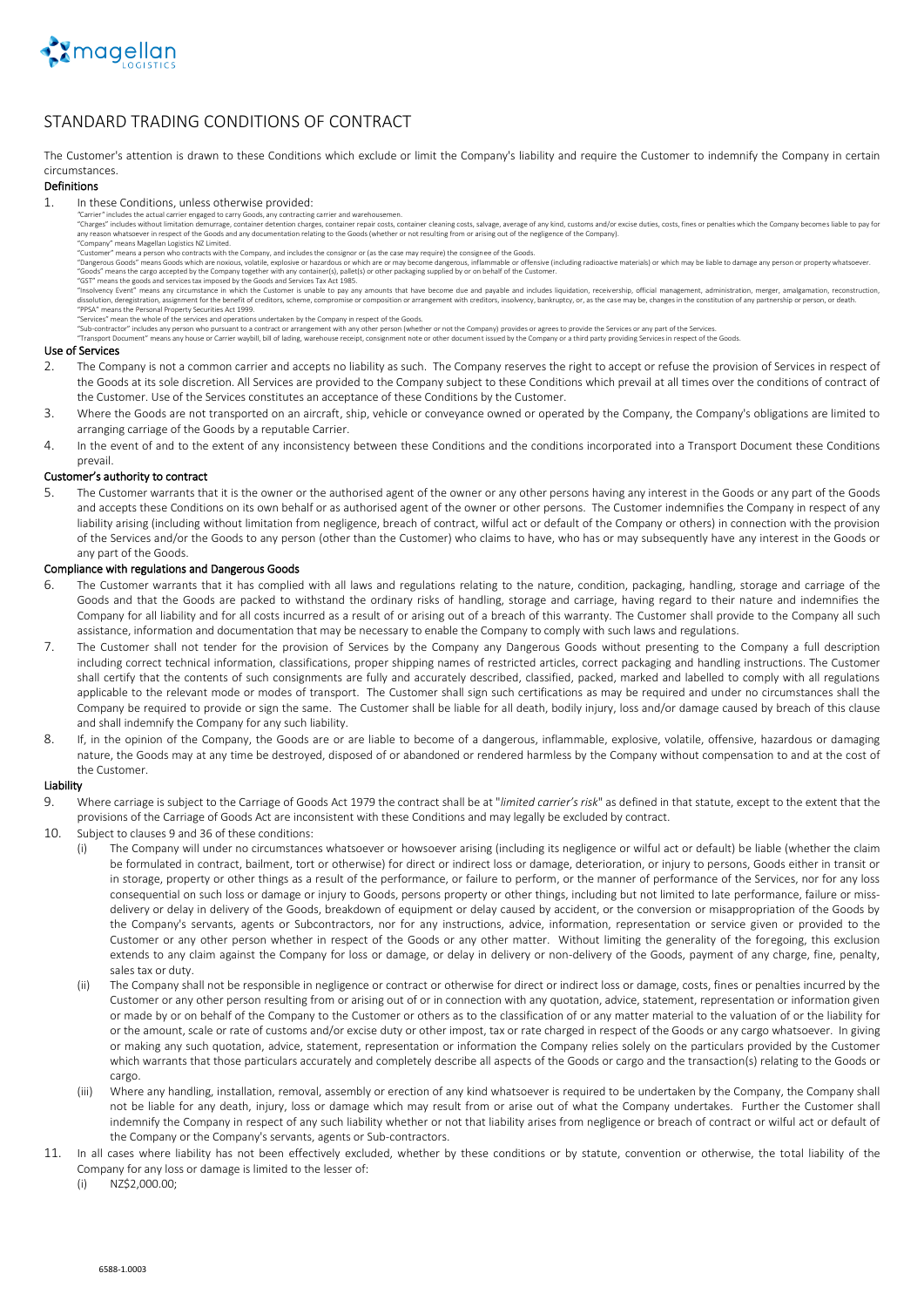

- (ii) The value of the Goods at the time the Goods were received by the Company; or
- (iii) A resupply of the Services or payment of the cost of resupplying the Services.
- 12. All the rights, immunities and limitations of liability in these conditions shall continue to have their full force and effect in all circumstances and notwithstanding any breach of these conditions by the Company or any other person entitled to the benefit of such provisions.
- 13. If any part of these conditions is unenforceable such unenforceability shall not affect any other part.

# Sub-contracting

14. The Customer authorises the Company and any Subcontractor to subcontract on any terms the whole or part of the provision of the Services.

- 15. The Customer undertakes that no claim or allegation shall be made, whether by the Customer or any other person who is or who may subsequently be interested in the provision of the Services and/or in the Goods, against any person (other than the Company) by whom (whether it is a Subcontractor, principal, employer, servant, agent or otherwise of the Company) the Services or any part of the Services are provided which imposes or attempts to impose upon such person any liability whatsoever and howsoever arising (including without limiting the foregoing from negligence or breach of contract or wilful act or default of the Company or others) in connection with the provision of the Services and/or the Goods. If such claim or allegation should nevertheless be made, the Customer shall indemnify the Company and the person against whom such claim or allegation is made against the consequences of such claim or allegation. For the purpose of this clause 15, the Company is or shall be deemed to be acting as agent or trustee on behalf of and for the benefit of all such persons and each of them and all such persons and each of them shall to this extent be or be deemed to be parties to this Contract; and
- 16. Every exemption, limitation, condition and liberty in these Conditions and every right, exemption from liability, defence and immunity of whatsoever nature applicable to the Company or to which the Company is entitled in accordance with these Conditions shall also be available and shall extend to protect:
	- (i) all Subcontractors;
	- (ii) every servant or agent of the Company or of a Subcontractor;
	- (iii) every other person (other than the Company) by whom the Services or any part of the Services are or is provided; and
	- (iv) all persons who are or may be vicariously liable for the acts or omissions of any persons falling within paragraphs (i), (ii) or (iii) of this Clause 16 and, for the purpose of this Clause 10, the Company is or shall be deemed to be acting as agent or trustee on behalf of and for the benefit of such persons and each of them and all such persons and each of them shall to this extent be or be deemed to be parties to this Contract.

## Methods and route of transportation

- 17. If the Customer requests the Company to use a particular method of providing the Services the Company will endeavour to give effect to such request. Notwithstanding the foregoing the Company may in its sole discretion:
	- (i) Use any means of transport or storage whatsoever;
	- (ii) Transfer the Goods from one conveyance to another including trans-shipment;
	- (iii) Unpack and remove Goods which have been stowed in or on any container and forward the same in or on any container or otherwise;
	- (iv) Proceed by any route;
	- (v) Load and unload Goods at any place and store the Goods at any such place;
	- (vi) Comply with all applicable local or international legislation, rules or regulations and any orders or recommendations given by any Government or authority or any person or body acting or purporting to act as or on behalf of such Government or authority.
- 18. Pending forwarding and delivery Goods may be warehoused or otherwise held at any place at the sole discretion of the Company at the Customer's risk and expense

# Actions against the Company

- 19. Any claim for loss or damage must be notified in writing to the Company within seven (7) days of delivery of the Goods or of the date upon which the Goods should have been delivered.
- 20. In any event the Company shall be discharged from all liability whatsoever in connection with the provision of the Services and/or the Goods unless suit is brought and notice given within nine (9) months of the provision of the Services or delivery of the Goods or when the Services should have been provided or the Goods should have been delivered.

#### Insurance

21. Insurance will not be arranged by the Company except on the express written instructions of the Customer and then only at the Customer's expense and on lodgement of a declaration as to value prior to acceptance of the Goods by the Company. The Company may charge the Customer for arranging such insurance. The Company acts only as the agent of the Customer and does not act as, nor offers advice as an insurance broker or intermediary. Any insurance arranged by the Company is subject to the exceptions and conditions in the policy. The Company accepts no liability for any insurance arrangements, whether obtained by the Company pursuant to this clause or otherwise, and the Customer agrees to indemnify the Company for any loss or damage it may suffer in relation to or arising out of the insurance arranged by the Company pursuant to this clause.

#### Freight and charges

- 22. The Company may charge freight and other Charges by weight, measurement or value and may at any time re-weigh, re-measure or re-value or require the Goods to be re-weighed, re-measured or re-valued and charge proportional additional freight and other Charges accordingly.
- 23. Freight and any other Charges due to the Company will be considered fully earned on receipt of the Goods by the Company or its agents or Sub-contractors whether the Goods are delivered or not and whether damaged or otherwise, and will be paid in full without any deduction, set off or counterclaim. Unless by prior arrangement with the Company, should payment of freight and other Charges not be made in full to the Company within [seven] days of invoice date, the Customer shall pay interest on the outstanding monies at the rate of 1.5% per month or part thereof computed from such date.
- 24. The Company shall be entitled to immediate reimbursement for all fees, disbursements, taxes (other than income tax), customs duties, stamp duties and other imposts which shall be or become payable to a public authority by reason of the performance of the Services or by breach of the Customer of these Conditions.
- 25. Every instruction to the effect that freight or other Charges shall be paid by a person other than the Customer shall be deemed to include a stipulation that if that nominated person does not pay those charges within seven (7) days of delivery or attempted delivery of the Goods, then the Customer shall pay those charges to the Company within seven (7) days of being notified of that person's failure to pay.

## Containers

26. The Customer will indemnify the Company for all charges and liabilities arising in connection with the use of any Company supplied or arranged container(s) or similar equipment including repair costs, cleaning costs and/or detention or demurrage charges. The Customer's indemnity will include any reasonable costs, either administrative or legal (on a solicitor and own client basis), incurred by the Company in recovering from the Customer any amounts owing, pursuant to this indemnity.

# Lien and security interest

27. Without limiting its rights at law or in equity, the Company, its servants and agents shall have a particular and general lien on any Goods and any documents relating to those Goods, and a right to sell the Goods and documents whether by public or private sale or auction without notice, for all freight and other Charges payable by the Customer to the Company. In addition, the lien shall cover the costs and expenses of exercising the lien and of any sale of the Goods including reasonable legal fees on a solicitor and own client basis.